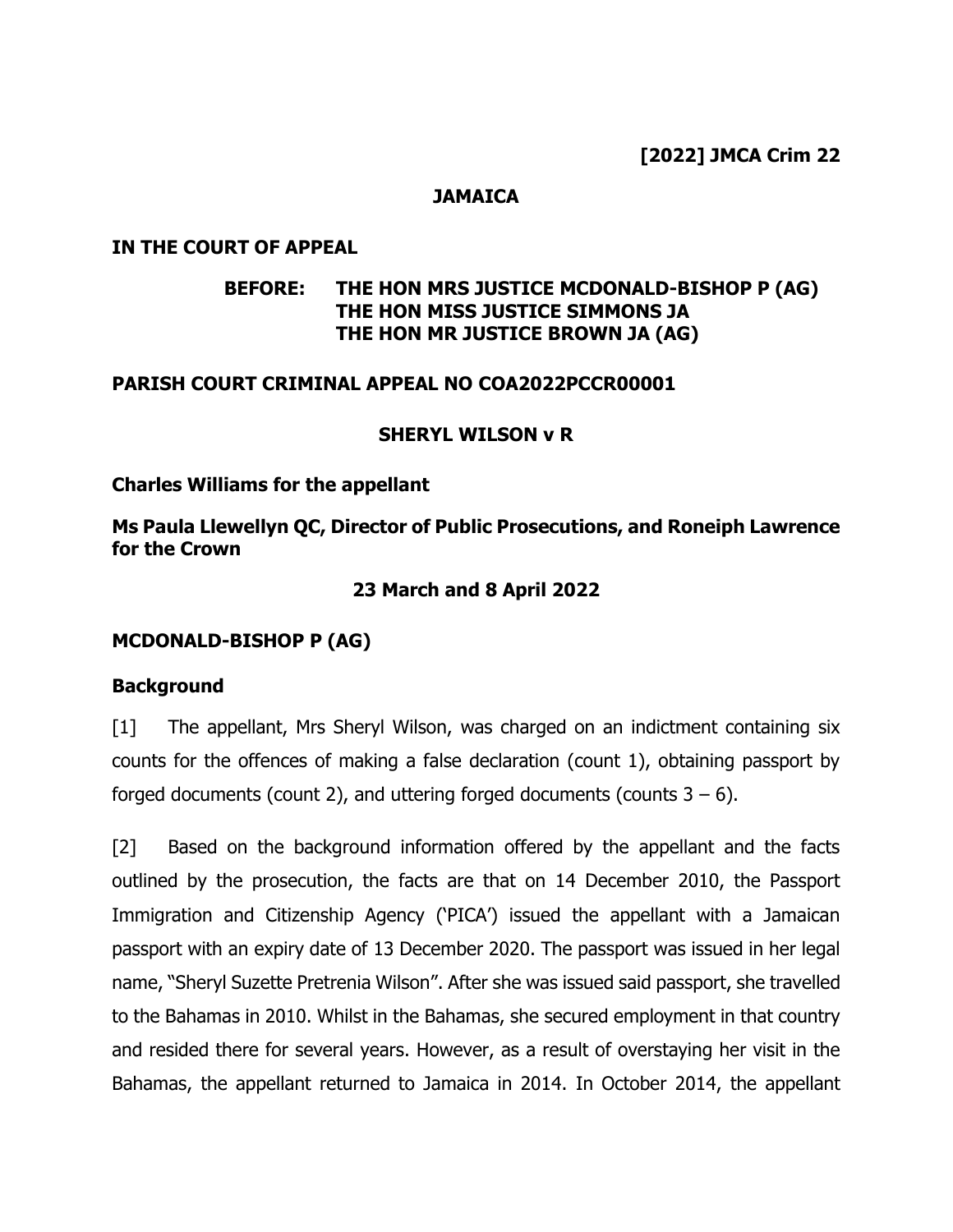obtained another passport from PICA under the name "Sherika Simone Murray", which she used to regain entry into the Bahamas. The appellant travelled on this passport to the Bahamas on multiple occasions: 30 October 2014, 22 August 2015, 18 September 2016 and 27 November 2016. The appellant secured a work permit from the Bahamas under the fictitious name "Sherika Simone Murray". She subsequently returned to Jamaica after being unsuccessful in obtaining a further work permit in the fictitious name from the Bahamian authorities. As a result, she re-entered the Bahamas using her legitimate passport issued in her legal name, "Sheryl Suzette Pretrenia Wilson". Thereafter, the appellant obtained employment in the Bahamas and has resided there since.

[3] In December 2020, the appellant sought to re-new her legitimate passport. Upon review of the appellant's application, by way of their facial recognition software, PICA discovered that the photograph submitted by the appellant matched an existing photograph in the passport issued in the name "Sherika Simone Murray". This discovery led to an investigation, resulting in the appellant being subsequently arrested and charged.

[4] On 20 August 2021, in the Corporate Area Parish Court - Criminal Division, before Her Honour Mrs Dennis-McPherson ('the learned Parish Court Judge'), the appellant pleaded guilty to all six counts on the indictment. On 23 November 2021, she was sentenced to six months' imprisonment on each count. The sentences were ordered to run concurrently.

[5] The appellant appealed against the sentences imposed on her, and on 23 March 2022, this court, having heard and considered the submissions of counsel for both parties, within the framework of the applicable law, made the following orders:

- "(1) The appeal is dismissed.
- (2) The sentences of six months' imprisonment at hard labour for each count on the indictment to run concurrently are affirmed.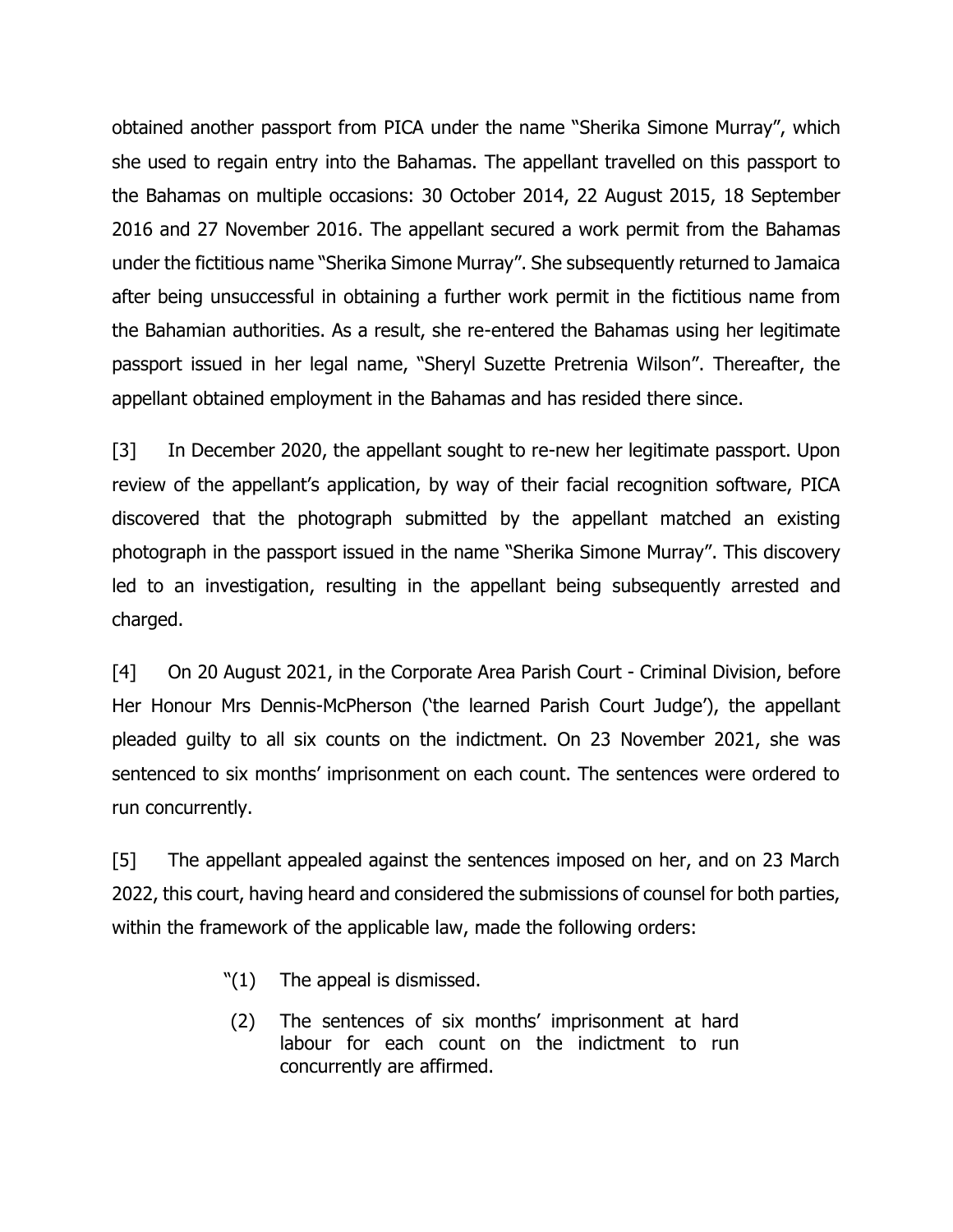(3) The sentences are to commence forthwith on 23 March 2022."

[6] Although the court had orally indicated its reasons during its discourse with counsel at the hearing, it was considered useful to reduce them to writing at a later date. These are the written reasons for the decision of the court.

# **The appeal**

[7] In her notice and grounds of appeal, dated 6 December 2021, the appellant set out the following grounds of appeal:

- "(a) The Judge misdirected herself when she said that a suspended sentence is inapplicable because the Appellant resides in the Bahamas;
- (b) The Judge ignored section 6 of the Criminal Justice (Reform) Act;
- (c) The Judge failed to give herself directions as to why the substantive points raised in the Social Enquiry Report were not considered favourably.
- (d) The Judge failed to take into account the dicta of the Honourable Justice Dennis Morrison of the Court of Appeal of Jamaica in his opinion that a custodial sentence should be the last resort, particularly when the accused pleaded guilty and had no previous convictions.
- (e) The sentence of imprisonment was manifestly excessive in all the circumstances of this case." (Punctuations as in original)

[8] However, during his oral submissions, Mr Williams, counsel for the appellant, indicated that he was not contending that the sentences were manifestly excessive. He said the appellant is asking the court to impose a suspended sentence under section 6 of the Criminal Justice (Reform) Act ('CJRA').

[9] In his written submissions, counsel stated that the court is being asked to consider the following: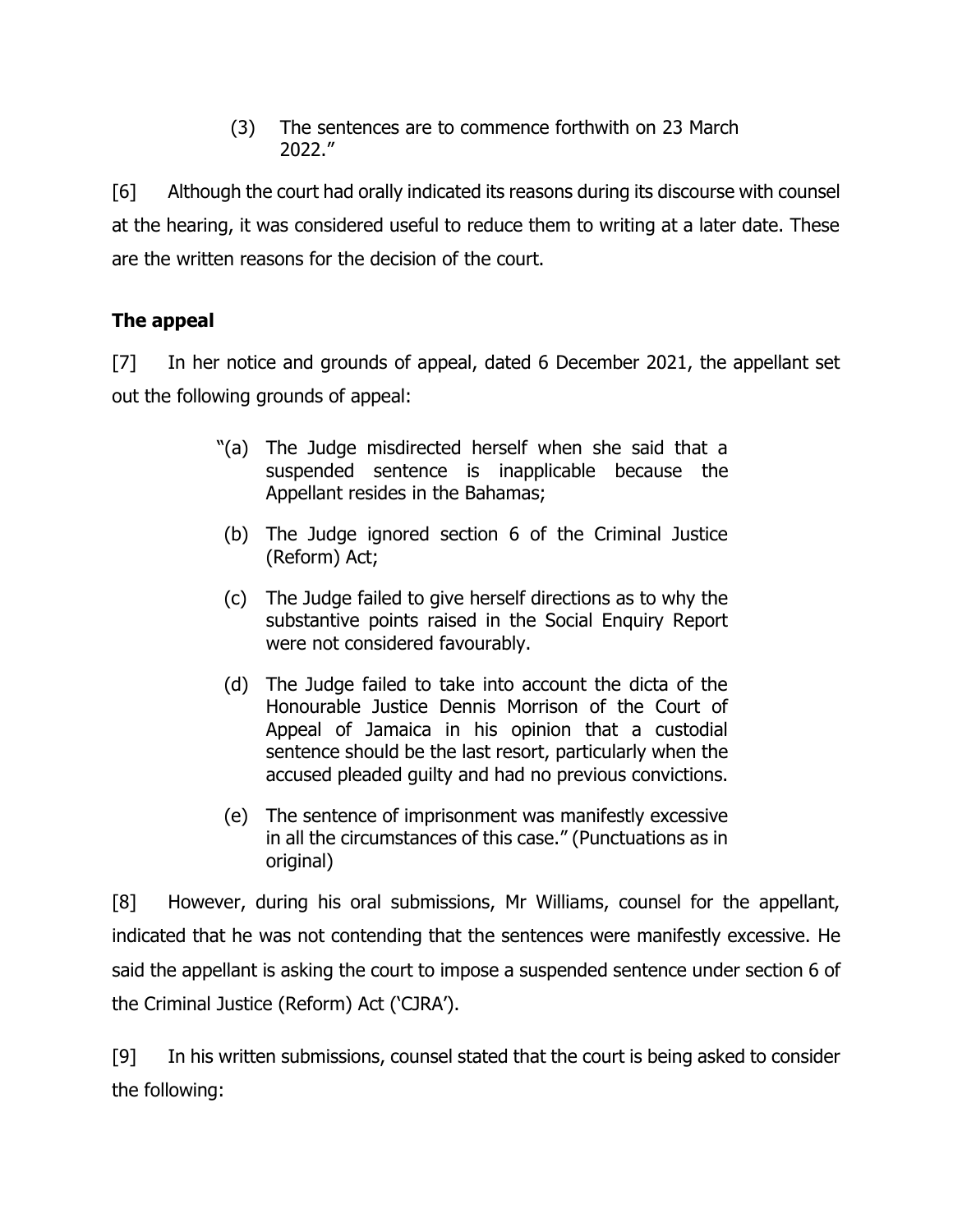- "(i) Whether the learned Judge erred by not considering suspended [sic] sentence under Section 6 of the Criminal Justice Reform [sic] Act?
- (ii) Whether the learned Judge erred in not taking into account several important factors?"

[10] In consideration of these questions, we bear in mind the principle from **R v Ball**  (1951) 35 Cr App Rep 164, where Hilbery J, at page 165, stated that:

> "In the first place, this Court does not alter a sentence which is the subject of an appeal merely because the members of the Court might have passed a different sentence…**It is only when a sentence appears to err in principle that this Court will alter it**. If a sentence is excessive or inadequate to such an extent as to satisfy this Court that when it was passed there was a failure to apply the right principles, then this Court will intervene." (Emphasis added)

# **(i) Whether the learned parish court judge erred by not considering a suspended sentence under section 6 of the CJRA**

[11] Mr Williams argued that the learned Parish Court Judge erred in sentencing the appellant by failing to consider section 6 of the CJRA. Counsel further argued that the learned Parish Court Judge erred when she directed herself that a suspended sentence is inapplicable as this was based on an incorrect conclusion that the appellant resided in the Bahamas. He contended that the appellant is not a resident of the Bahamas and that even if she were, a suspended sentence could be imposed on a foreign national.

[12] Mr Lawrence, on behalf of the Crown, agreed with Mr Williams that the learned Parish Court Judge was incorrect in her determination that the appellant was a resident (at least a legal one) of the Bahamas. In his written submissions, he submitted that as gleaned from the facts, the appellant is a Jamaican citizen who was periodically employed in the Bahamas. Counsel also submitted that section 6 of the CJRA is not restrictive or limited to persons who reside in Jamaica and, therefore, the learned Parish Court Judge erred in two respects when she did not give adequate and due consideration to a suspended sentence.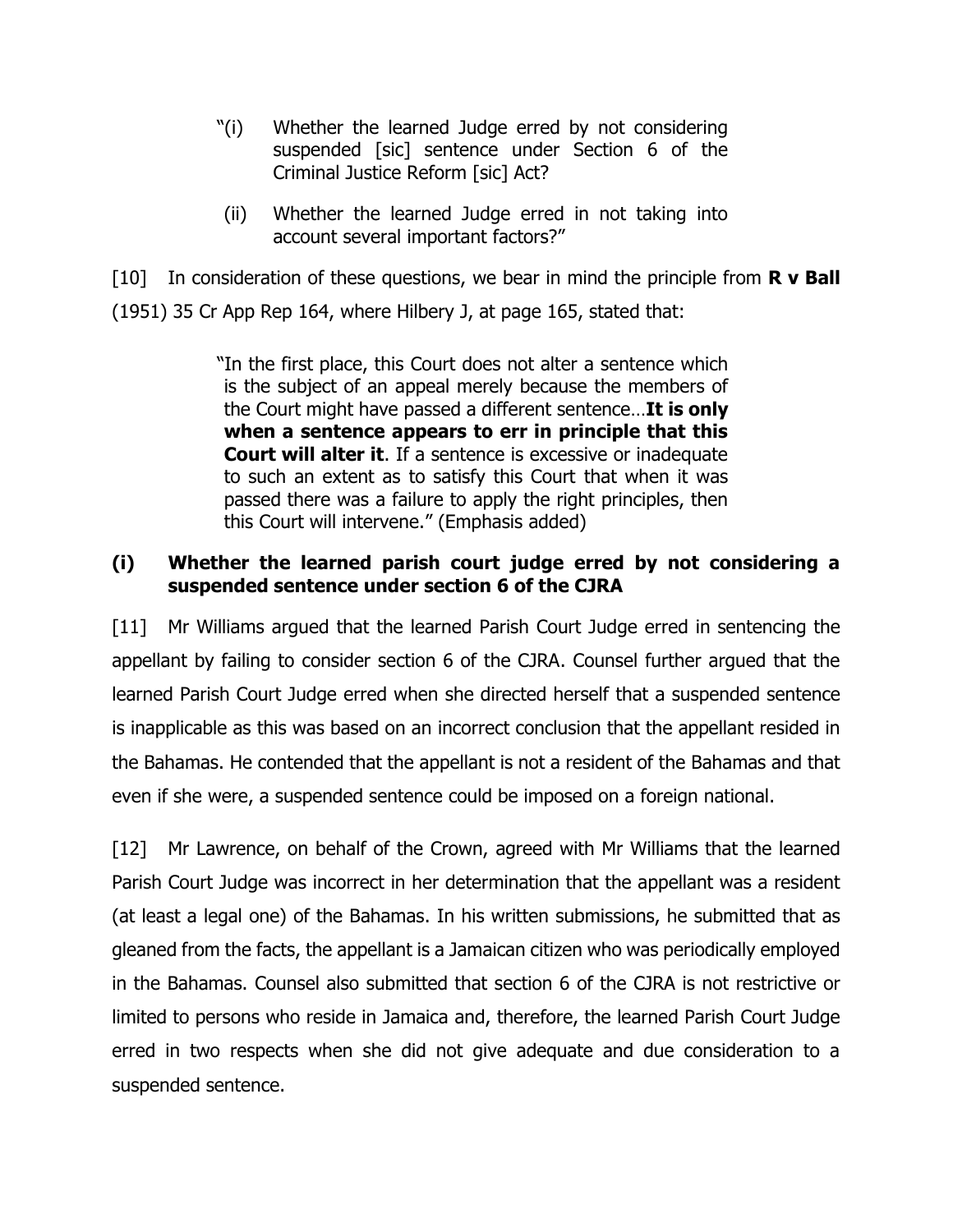## [13] Section 6 of the CJRA states that:

"6. –(1) A court which passes a sentence of imprisonment on any offender for a term of not more than three years for any offence, may order that **the sentence shall not take effect unless, during a period specified in the order**, being not less than one year or more than three years from the date of the order (hereinafter referred to as the 'operational period'), **the offender commits in Jamaica another offence punishable with imprisonment for a period exceeding six months** (hereafter in this section and sections 7 and 8 referred to as a 'subsequent offence') and thereafter a court having power to do so orders under section 7 that the original sentence shall take effect:

Provided that the above provisions of this subsection shall not apply where the offence involved the use, or the illegal possession of, a weapon referred to in the First Schedule, a firearm or imitation firearm.

(2) A court shall not deal with an offender by means of a suspended sentence unless the case appears to the court to be one in respect of which a sentence of imprisonment would have been appropriate in the absence of any power to suspend such a sentence by an order under subsection (1).

(3) A court which passes a suspended sentence on any offender for an offence shall not make a probation order in the offender's case in respect of another offence of which he is convicted before that court.

(4) Where a court passes a suspended sentence on an offender in respect of an offence and a term of imprisonment in respect of another offence the court shall direct that the suspended sentence be concurrent with the term of imprisonment.

(5) On passing a suspended sentence the court shall explain to the offender in ordinary language his liability under section 7, if during the operational period he commits a subsequent offence punishable with imprisonment." (Emphasis added)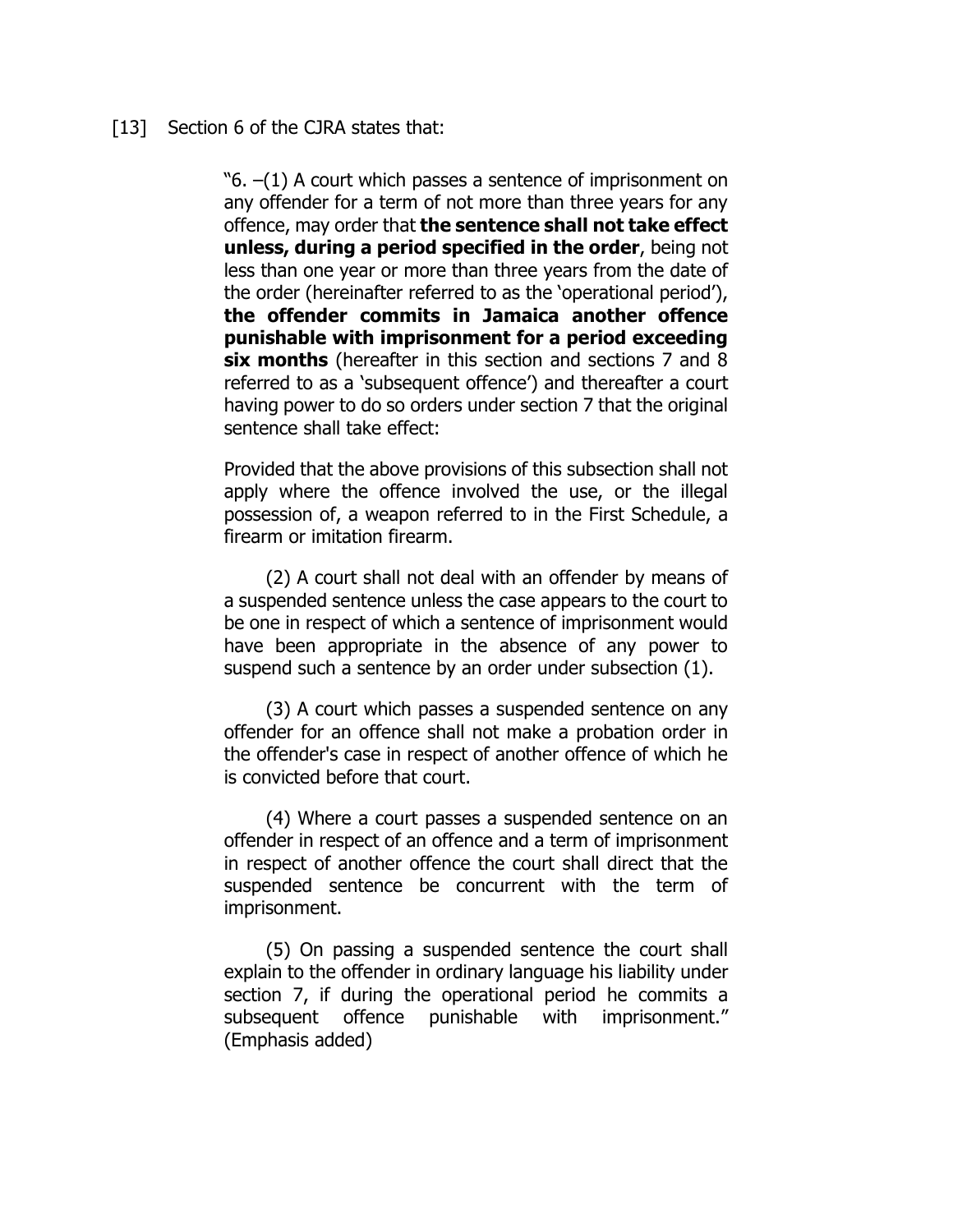[14] Accordingly, there is no question that the court is empowered under section 6 of the CJRA to impose a suspended sentence within the circumstances specified under the CJRA. However, a judge is not obligated to do so as this sentencing option remains solely within the judge's discretion.

[15] It is clear from the learned Parish Court Judge's reasons that she considered a suspended sentence under section 6 of the CJRA but found it to be inappropriate in the circumstances. In expressing her reasons for imposing a term of imprisonment on the appellant, the learned Parish Court Judge stated, in part, that:

> "The reason for the custodial sentence is to serve not only as punishment for you but as a deterrence to other [sic] who may have similar intent. This type of offence is one of deception and has implications not only locally but on the International [sic] sphere, where persons, who enter countries illegally from Jamaica cause our country's image to be sullied.

> Furthermore, as it relates to you, based on the background information provided by you and the facts presented by the Crown, your intention to deceive the Jamaican and Bahamian Immigration was clear and calculated, it was not a mistake.

…

This is a crime of deception and such criminal activity is prevalent in our society. Such criminal acts have open [sic] the floodgates for corruption and our citizens need to understand that they MUST engage the proper means of obtaining a passport. Therefore, the sentence, I am minded to impose is one to punish you, the offender and deter others of like mind.

Based on the circumstances aforesaid, I am of the view that a fine would not be an appropriate deterrence and could only serve as a slap on the wrist. **Furthermore, because you now reside in the Bahamas, a suspended sentence would not have the desired effect of deterrence and or punishment.**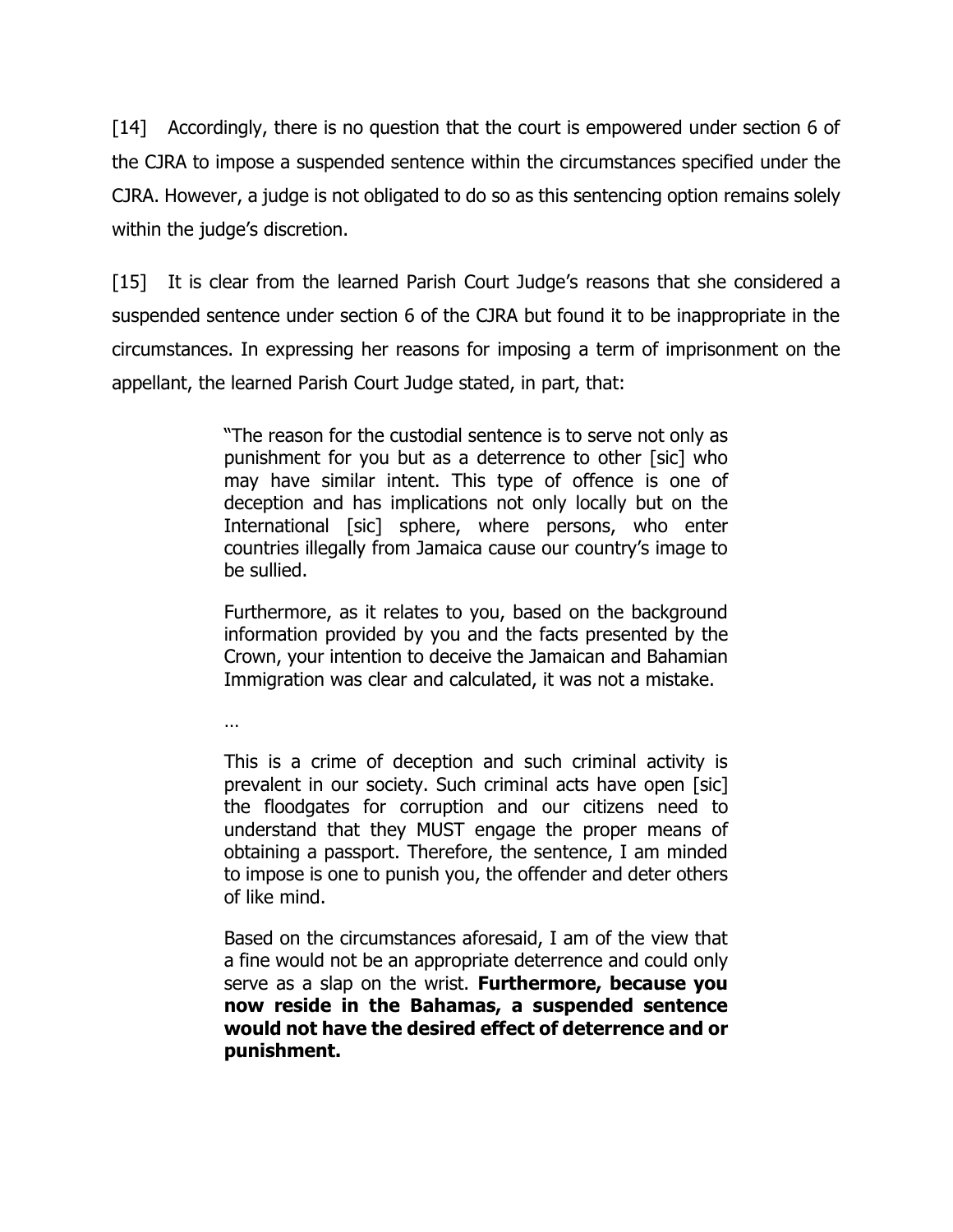You must be reminded that this is something that you should never do again. Hence, a short, sharp, shock in the form of a custodial sentence is best suited for you." (Emphasis added)

[16] I have noted that para. 3.1 of the Sentencing Guidelines for use by Judges of the Supreme Court of Jamaica and the Parish Courts, December 2017 ('the Sentencing Guidelines') refers to a suspended sentence as a non-custodial sentencing option. However, it is important to note that a suspended sentence is a custodial sentence that is suspended. Therefore, it remains a sentence of imprisonment and should not be passed unless the case appears to the court to be one where a sentence of imprisonment would have been appropriate. In **R v Kara Baldwin** [2021] 4 WLR 73, the England and Wales Court of Appeal noted at para. 22 of the judgment that "a suspended sentence of detention is still a custodial sentence which … should have been [a] sentence of last resort ..."

[17] Therefore, reference in the Sentencing Guidelines to a suspended sentence being a "non-custodial sentencing option" must be read to mean that a suspended sentence is a sentencing option that does not require the offender to be immediately incarcerated to serve the stipulated period of imprisonment. However, the offender could be incarcerated to serve the period of imprisonment if, during the time the sentence is suspended, he commits (and is convicted of) an offence in Jamaica punishable with imprisonment for a period exceeding six months. A court, which has the power to order a suspended sentence to take effect may (if it does not order the sentence to take effect in full) order it to take effect with the term reduced, extend the operational period or make no order (see Archbold Criminal Pleading Evidence & Practice 1992 Volume 1 para 5-185).

[18] When one considers the four "classical principles of sentencing" (retribution, deterrence, prevention and rehabilitation), it is apparent that the main objective of a suspended sentence is to promote the rehabilitation of an offender. In **Dwayne Strachan v R** [2016] JMCA Crim 16, the court noted at para. [28] that:

> "[The CJRA] has since broadened the application of noncustodial sentencing options; introduced a new form of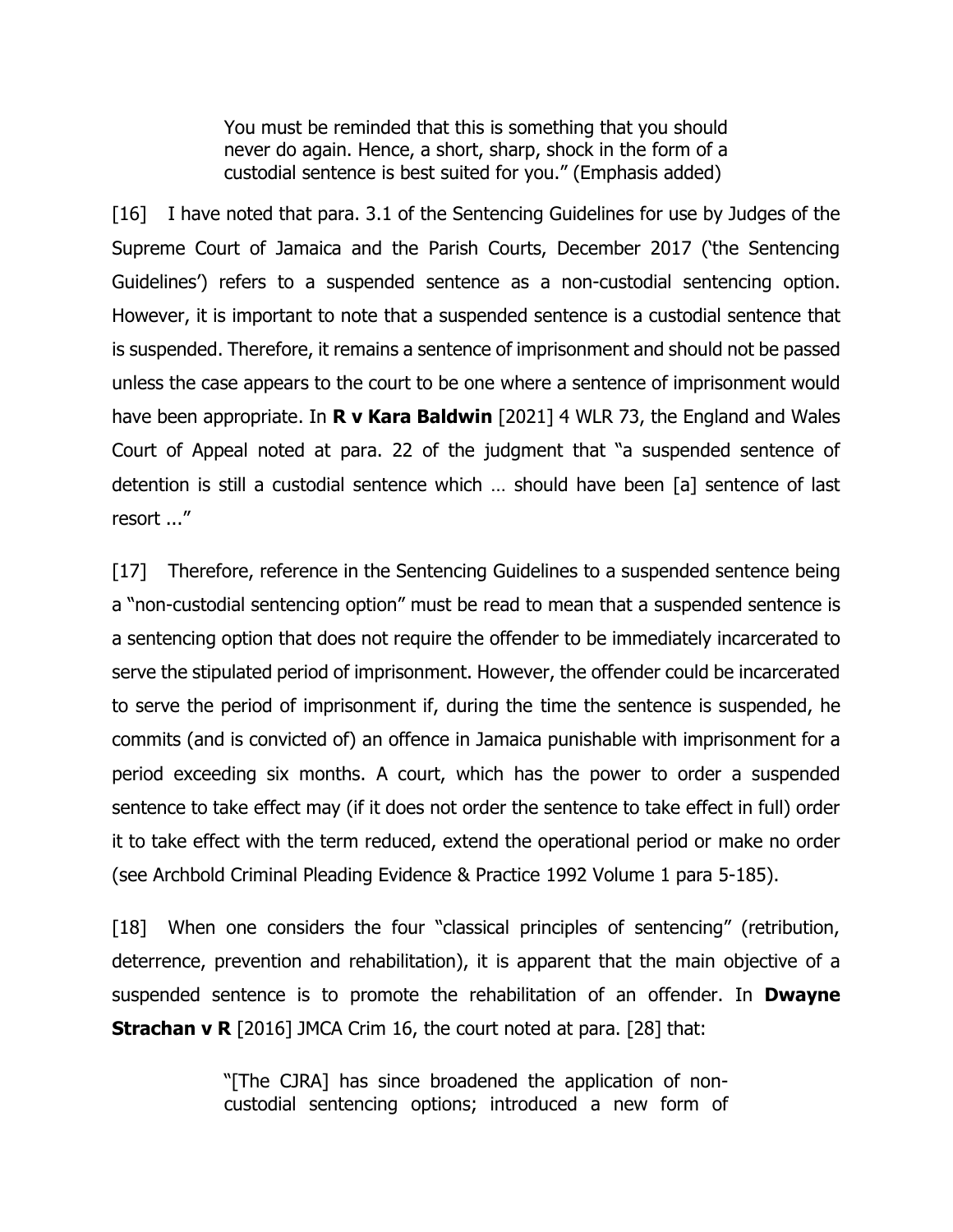custodial sentences [sic]; and provided for more flexible arrangements for the service of sentences of imprisonment. **All this was geared, largely, at reducing the burden on the overcrowded prison system, while at the same time promoting the rehabilitation of offenders within the context of community-based justice**." (Emphasis added)

[19] In **Franklin E Hamilton, JR v Commonwealth of Virginia** 217 Va. 325 (Va.

1976) the Supreme Court of Virginia noted that:

"The true objective of suspended sentencing is to rehabilitate and to encourage a convicted defendant to be of good behavior. To accomplish this it is necessary that good conduct be rewarded. It is important that a defendant know that good conduct on his part will expedite his complete restoration to society."

[20] Though this case is from the United States of America and, thus, is not binding within our jurisdiction, the Supreme Court of Virginia's observation is highly persuasive and is one that we see fit to adopt.

[21] In the light of the preceding review of the applicable law, we formed the view that for a suspended sentence to have any effect in rehabilitating and encouraging an offender convicted in Jamaica to be of good behaviour, the offender would have to be resident in Jamaica during the operational period of the suspended sentence. Without this requirement, the effect of a suspended sentence would be akin to admonishing and discharging the offender, as he would have nothing hanging over his head because an offence committed overseas would not trigger the Jamaican courts' jurisdiction to activate the suspended sentence. It would, thus, become a meaningless method of dealing with an offender in circumstances where the court had determined that a custodial sentence was warranted.

[22] This view is fortified when one also considers, by way of illustration, section 9 of the CJRA. When one examines the provisions of that section, the following is made clear concerning the application of a suspended sentence supervision order: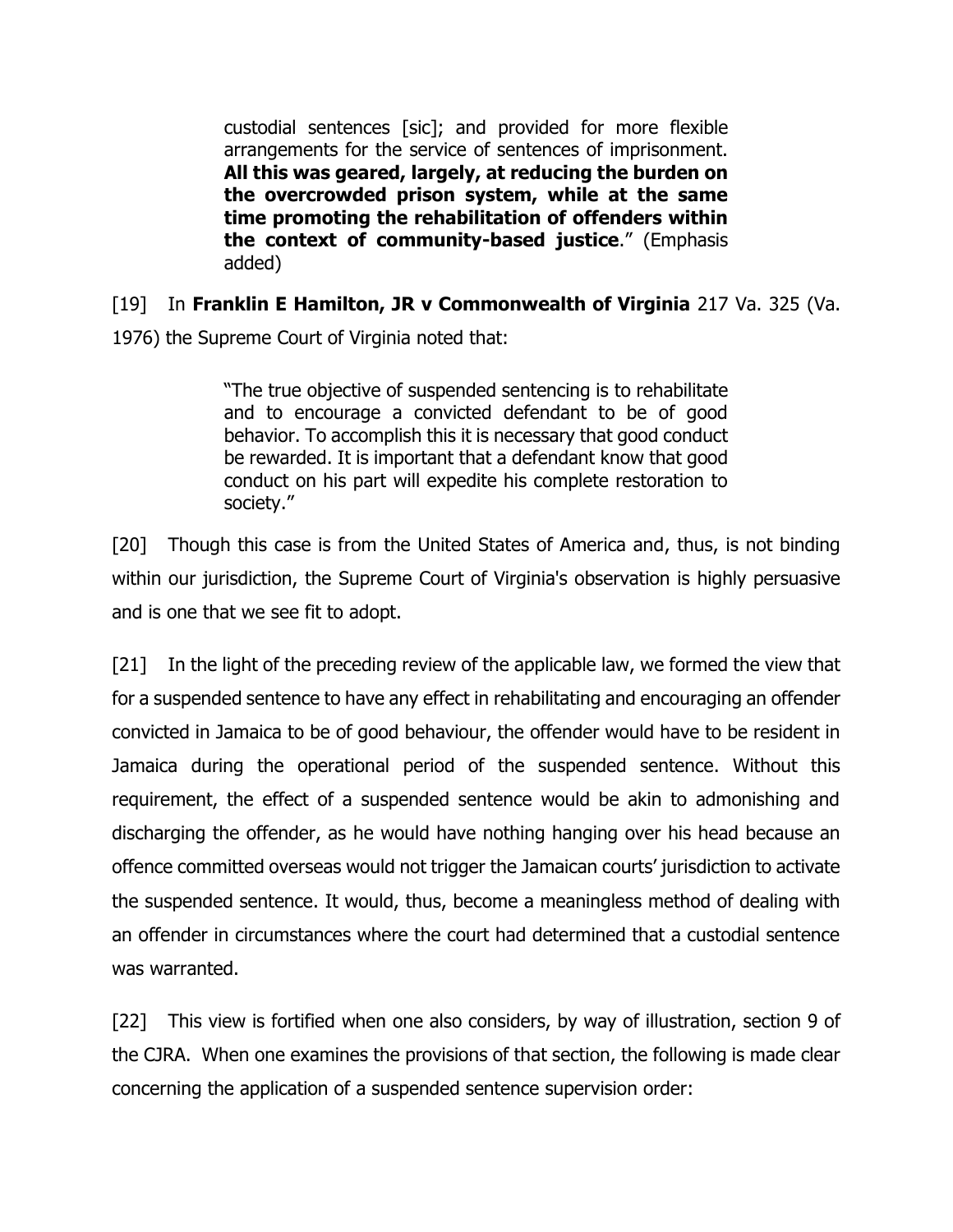- (1) Where the court determines that a suspended sentence is appropriate, it may, in addition to passing a suspended sentence, also make a suspended sentence supervision order (section 9(1)).
- (2) A supervision order places the offender under the supervision of an authorized officer for such period as may be specified in the order not exceeding the period during which the sentence is suspended (section 9(1)).
- (3) A supervision order shall specify the place of residence of the offender (section 9(2)).
- (4) The authorized officer shall be the authorized officer appointed or assigned to the area in which the offender resides (section 9(2)).
- (5) The offender shall keep in touch with the authorized officer in accordance with such instructions as may from time to time be given to him by that officer (section 9(3)).
- (6) The offender shall notify the authorized officer of any change of address (section 9(3)).
- (7) If, at any time while a supervision order is in force, it appears on information provided by the authorized officer to a Justice of the Peace ('JP'), that the offender has failed to comply with nos (5) and (6) above, then the JP may issue a summons requiring the offender to appear before the Parish Court of the area in which the offender resides, or may, if the information is in writing and on oath, issue a warrant for his arrest (section 9(4)).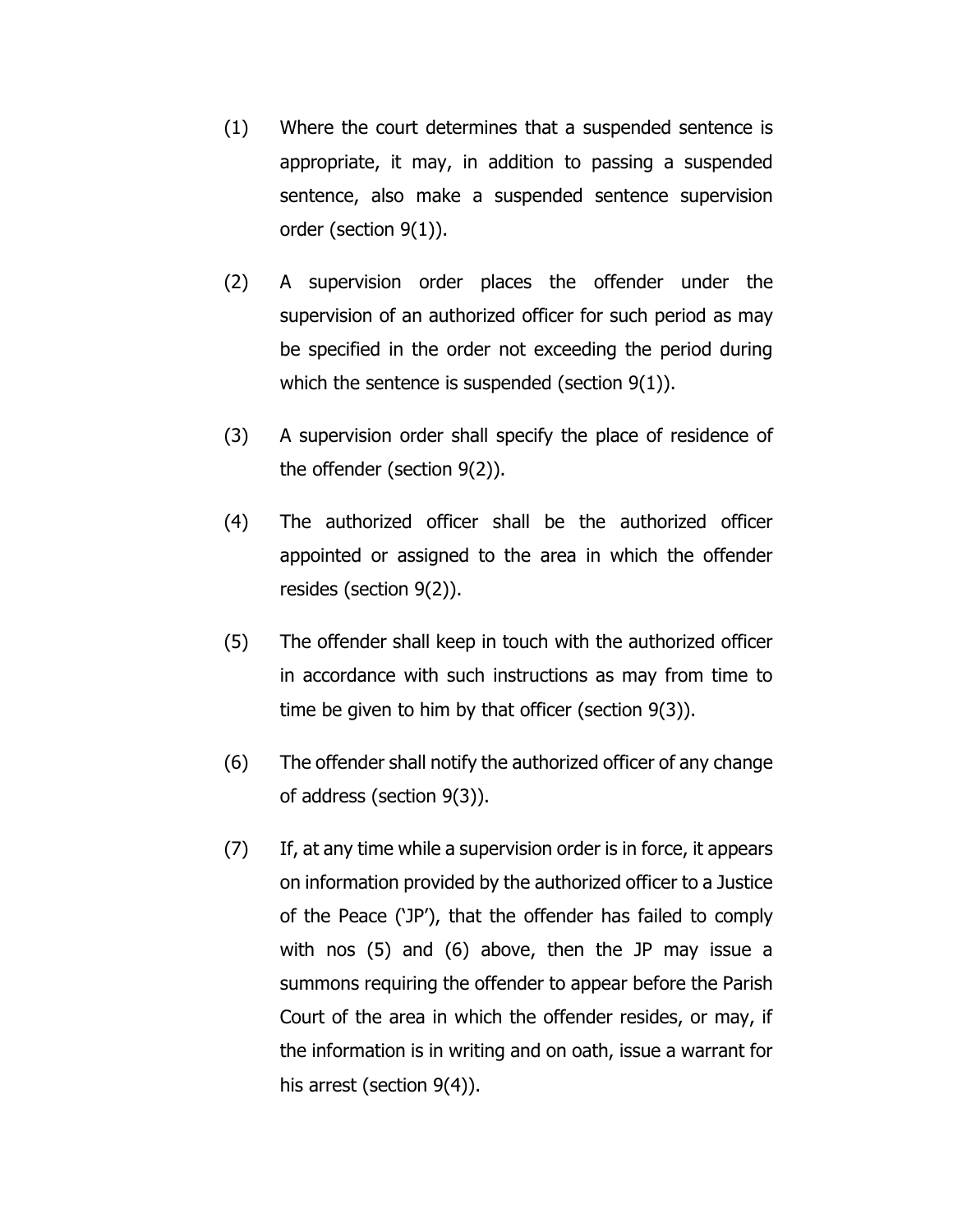(8) If the offender fails without reasonable cause to comply with any of the requirements of the supervision order, he may be subjected to a fine (section 9(5)).

[23] The power of the court to make a suspended sentence supervision order, therefore, only arises where the court passes a suspended sentence. It is evident from the provisions of section 9 of the CJRA that the proposed enforcement of a suspended sentence supervision order is premised on the notion that the offender's place of residence is within Jamaica. This is simply because the court would not have extraterritorial jurisdiction. Therefore, the offender must be within Jamaica for the exercise of the court's oversight jurisdiction.

[24] Consequently, if a suspended sentence were to be passed on an offender who is not resident within Jamaica, then the court's power under section 9 of the CJRA to make a suspended sentence supervision order would be rendered nugatory.

[25] The court also finds that there was sufficient reason for the learned Parish Court Judge to have come to the view that the appellant resided in the Bahamas. In the background information offered by the appellant, she stated that, having been denied a work permit for the Bahamas, she utilised her valid passport in her correct name, "Sheryl Suzette Pretrenia Wilson", to re-enter the Bahamas and that, thereafter, she obtained employment in the Bahamas and has since resided there.

[26] We, therefore, find no fault with the learned Parish Court Judge's reasoning that because the appellant resides in the Bahamas, a suspended sentence would not have had the desired effect of deterrence and punishment. It was for the learned judge to balance the objectives of sentencing and to determine which would be accorded greater weight in the circumstances of the case. She demonstrably conducted that enquiry, and concluded that the need for retribution and deterrence, both personally and generally, should be accorded significant weight given the circumstances of the commission of the offences, the fraud perpetrated on immigration authorities in Jamaica and the Bahamas,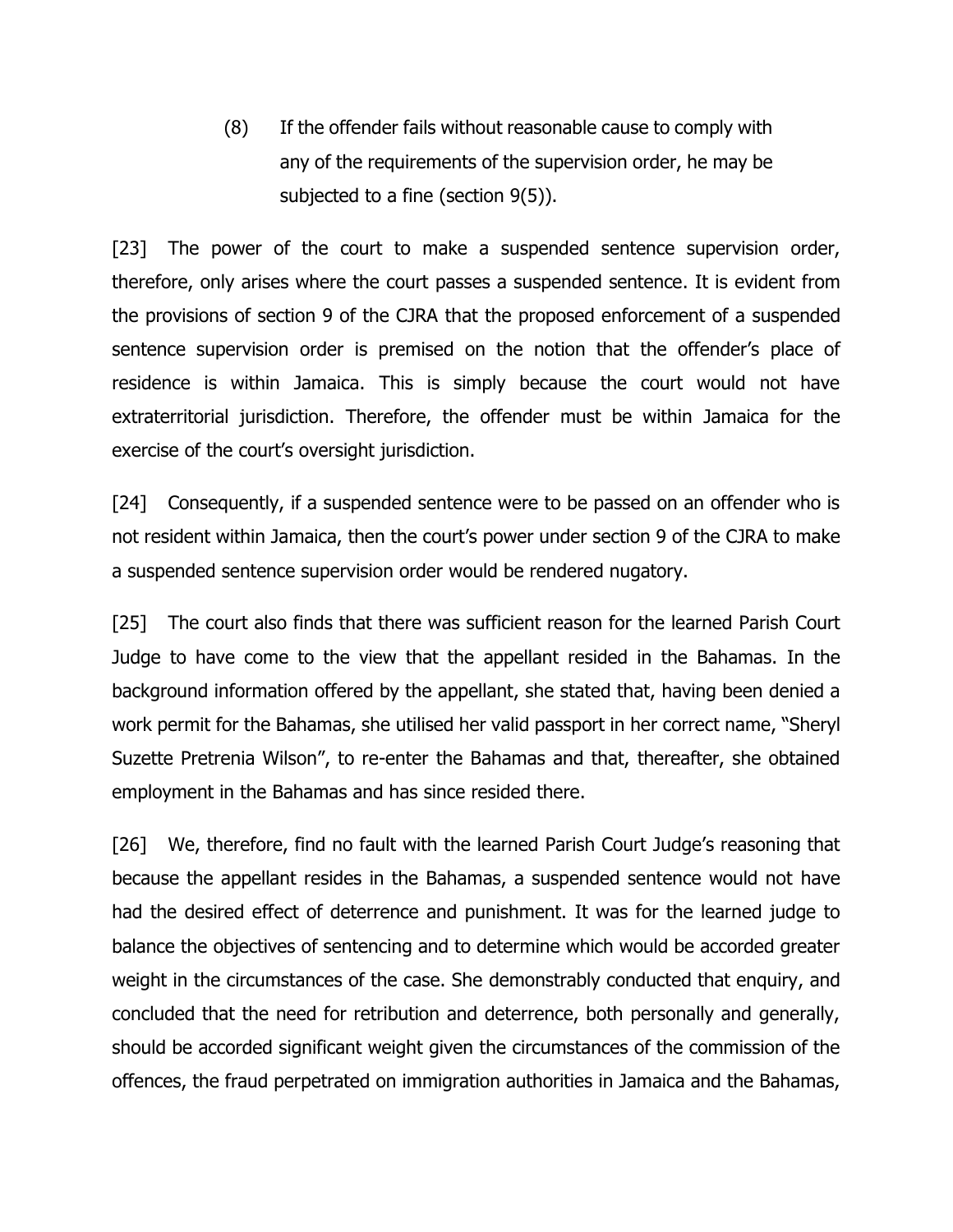the possible effect of this type of offending on the reputation of Jamaicans, and the personal circumstances of the appellant. The learned Parish Court Judge could not be faulted for concluding as she did that immediate incarceration, in the form of a short, sharp, shock", was warranted.

[27] Even more importantly, we do not find that the learned Parish Court Judge failed to consider a suspended sentence under section 6 of the CJRA as contended by Mr Williams.

[28] This ground of appeal, therefore, failed.

# **(ii) Whether the learned Parish Court Judge erred in not taking into account several important factors**

[29] Mr Williams submitted that the learned Parish Court Judge erred in sentencing the appellant in that she failed to consider that the appellant had pleaded guilty, had no previous conviction, and that the social enquiry report was very favourable. Counsel also argued that the learned Parish Court Judge did not take into account the dicta of Morrison P, in **Meisha Clement v R** [2016] JMCA Crim 26, that a custodial sentence should be the last resort. This, he said, is applicable, especially where the appellant pleaded guilty and there had been no previous convictions.

[30] Mr Lawrence argued that it is clear the learned Parish Court Judge took into account that a custodial sentence should be of last resort as she made direct references to the authority of **Meisha Clement v R** and the comments made by Morrison P in that case. Counsel contended that it was the serious nature of the offence and the circumstances of the case that led the learned Parish Court Judge to consider a custodial sentence. He highlighted that the appellant perpetrated fraud on the Jamaican and Bahamian authorities. He further argued that the fraud was a continuing act, demonstrated by the appellant travelling multiple times on different dates under a fictitious name. There was an intent to continue the illegal activity since she was still in possession of both passports until one expired. Crown Counsel submitted that, given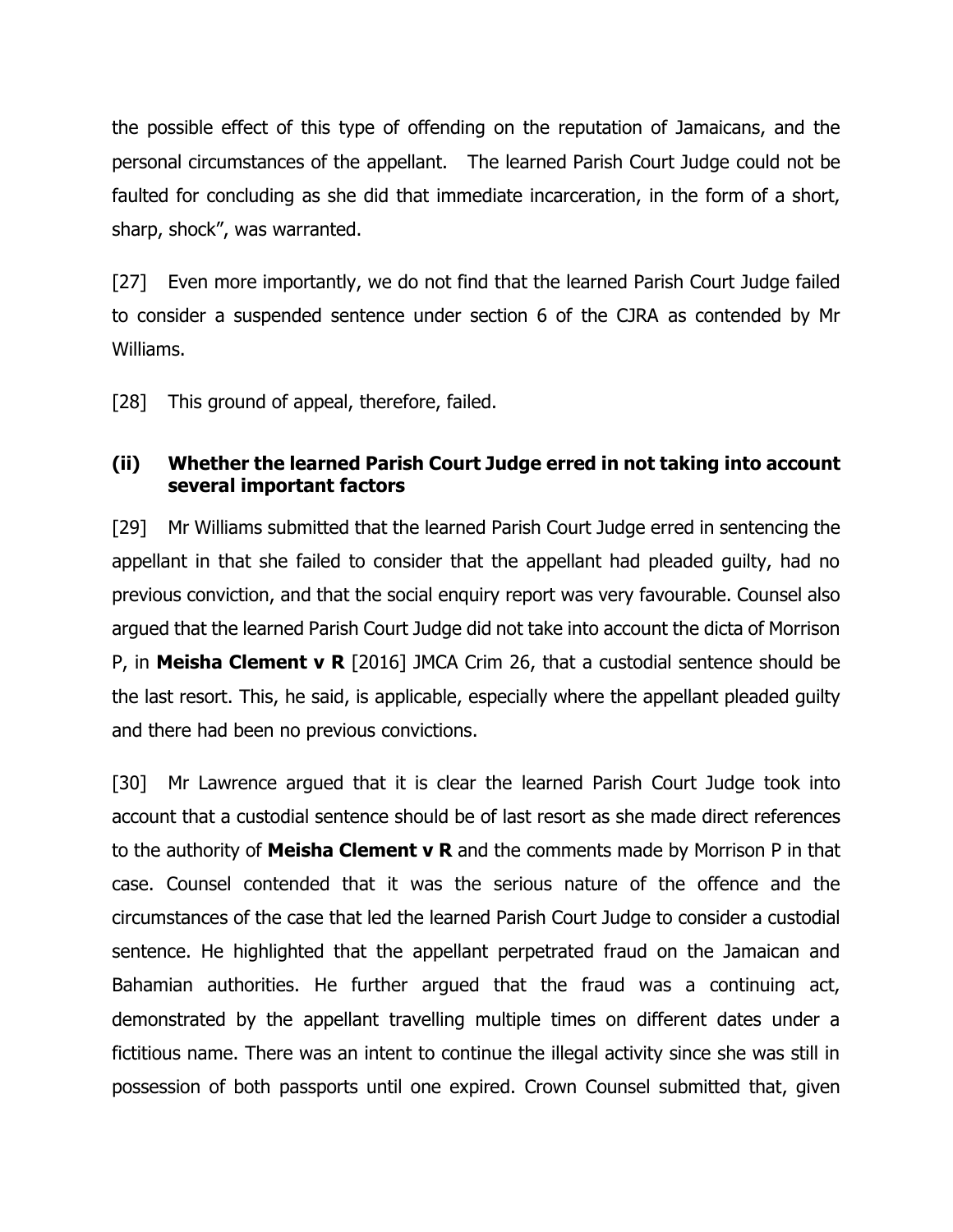these facts, the learned Parish Court Judge was correct in her determination that a custodial sentence was appropriate to meet the objectives of punishment and deterrence.

[31] The "record of decision for sentencing", signed by the learned Parish Court Judge on 20 December 2021, shows that she did consider alternatives other than imprisonment. She stated that:

> "Section 3(1) of the Criminal Justice Reform Act states that where the punishment for the offence allows for a sentence other than imprisonment, the court passing the sentence must deal with the offender in that way unless certain conditions apply. The most relevant of these would be section 3 (2) (a) where the court is of the view that no other sentence than imprisonment is to be imposed.

> In the case of **Meisha Clement v R**, Justice Dennis Morrison, (then President of the Court of Appeal of Jamaica) enunciated that a custodial sentence under statutory [sic] scheme is a sentence of last resort. Therefore, I am duty bound to consider other alternatives other than imprisonment, unless I am of the view that the circumstances warrant it. In your case, I am of the view that a custodial sentence is most fitting.

> I have formed this opinion after giving due consideration to the aggravating and mitigating factors of your case."

[32] The aggravating factors noted by the learned Parish Court Judge were that the appellant's actions were acts of deception, that she benefitted from criminal activity, at the time of the commission of the offences, she was of an age where she would have been expected to understand the consequences of her actions and to appreciate that what she was doing was wrong. The learned Parish Court Judge also opined that the commission of the offences was deliberate because when the appellant obtained the fraudulent passport, she still had in her possession a valid passport.

[33] As mitigating factors, the learned Parish Court Judge considered that the appellant did not waste the court's time and that her guilty plea may be deemed an indication of her remorse for her actions. She also noted that the appellant, up to that time, had an